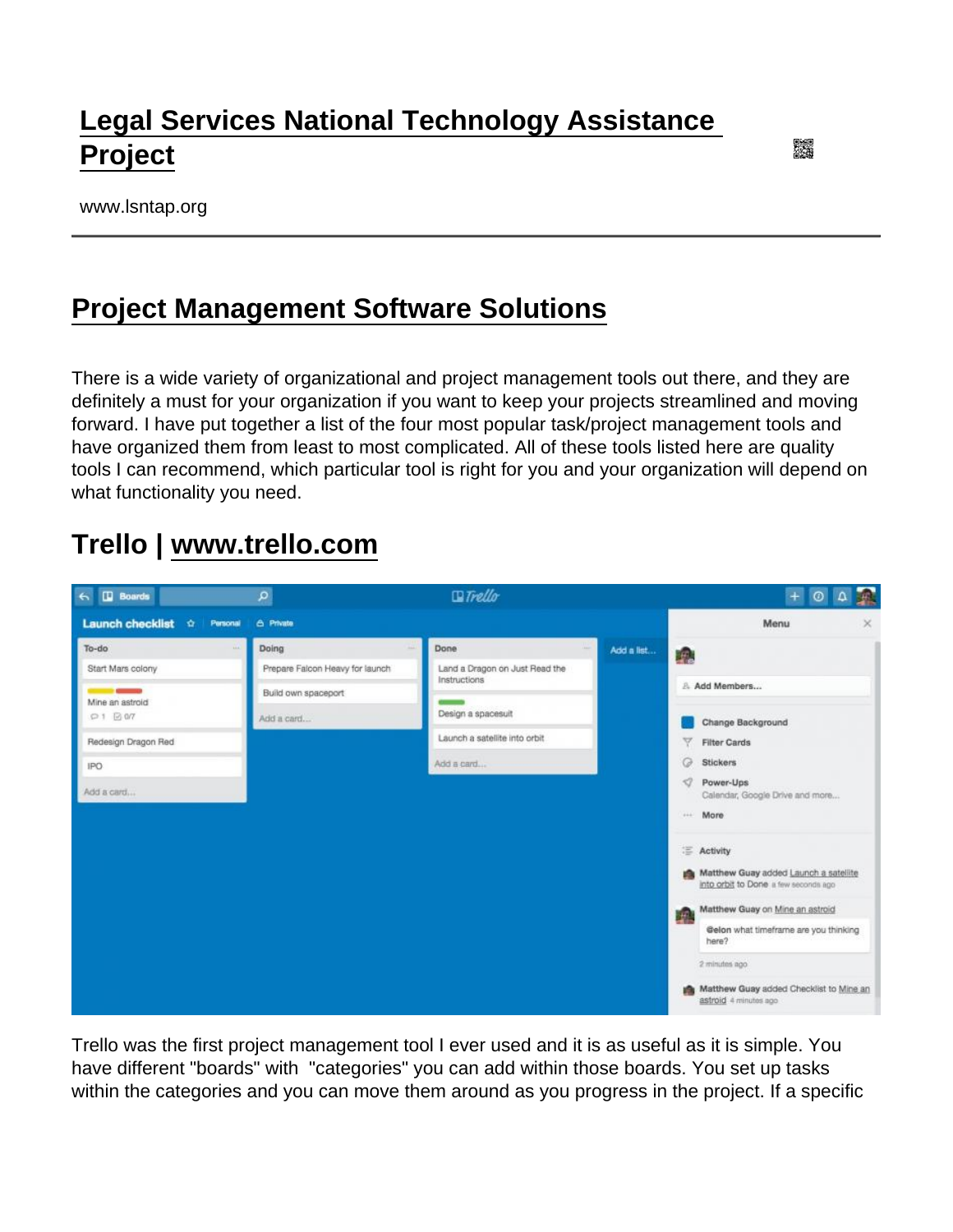task has to be completed by a specific time you can set up a due date, and if a specific task has subtasks you can add those in as a checklist. Trello also has an app for Android and iPhone that will allow you to update your boards on the fly! Trello is very intuitive, and you will hardly need any help or direction to get started.

Pricing : While the basic features of Trello are free to use you can sign up for "Business Class" which is \$9.99 a month. This gives you access to a priority support line, the ability to let clients (or anyone) "observe" your projects. You also will get access to fun custom backgrounds and stickers. The paid versions also have a lot more automation options. If you aren't certain if you need any of the advanced features, you probably don't and would like the basic free version just fine.

## Kanban Flow | [www.kanbanflow.com](http://www.kanbanflow.com)

My first thought when trying Kanban Flow was "Wow! This looks a lot like Trello." It is similar to the point of really just being an upgraded version of Trello. Kanban flow doesn't have an app, so if you need to make updates on your phone this might not be your best bet. Just generally speaking Kanban Flow is prettier and has a better user interface than Trello, and I really like the look and feel of this tool.

When comparing the free versions of Kanban Flow and Trello they are functionally the same when you look at their basic and most important features. The differences start to appear when you upgrade your Kanban account to a paid membership for \$5 a month. The premium version gives you access to "swimlanes" which are simply just verticle columns. It's a pretty basic feature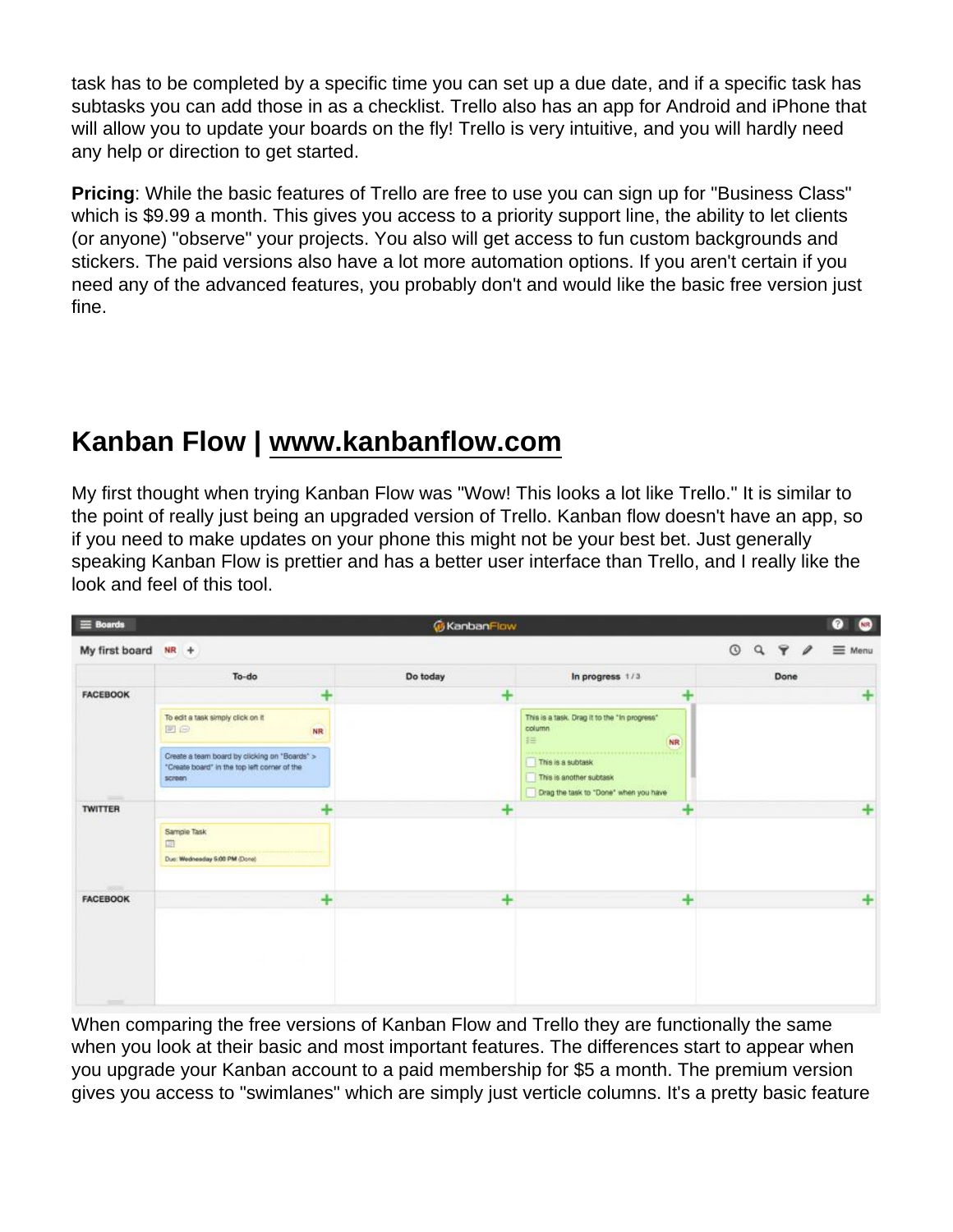but it's something Trello doesn't have and very handy for specific situations. You will need a paid membership for file attachments, copying and searching boards and a few other specific features (most of which are included in the free version of Trello.) The premium version of Kanban also allows you to export as a CSV or excel file and will track the amount of time spent on certain projects.

#### Monday | [www.monday.com](http://www.monday.com)

I found Monday showing up on my Facebook feed after doing some research on project management software and immediately started using it for myself. It's clean, intuitive and powerful. The main difference between Monday and Trello or Kabanflow is that Monday is designed to handle your workflow and upcoming schedule with much more depth and customizability. The above two tools are more "light task management tools" while Monday is a more in-depth project management tool for teams and organizations.

Monday.com has specific features you can't find anywhere else like an "activity log" that gives you a quick overview of where an entire team is at in their progress, which tasks they have completed etc. Monday shines when you are managing a lot of people who are all working on the same project - there are a ton of different options for setting up teams and allowing people to interface between team boards.

Monday's interface is made up of groups, tasks, and dropdowns. The groups are your "folders" or "categories" and can contain individual tasks, steps or contact records of say... deal made. The way they set up their tool you can use these groups to track just about anything you can think of. Users can add columns such as Text, Person, Status, Timeline, Date, Tags, and Numbers from the drop-down list. There also any number of checkboxes, Links, World Clock, Phone, File and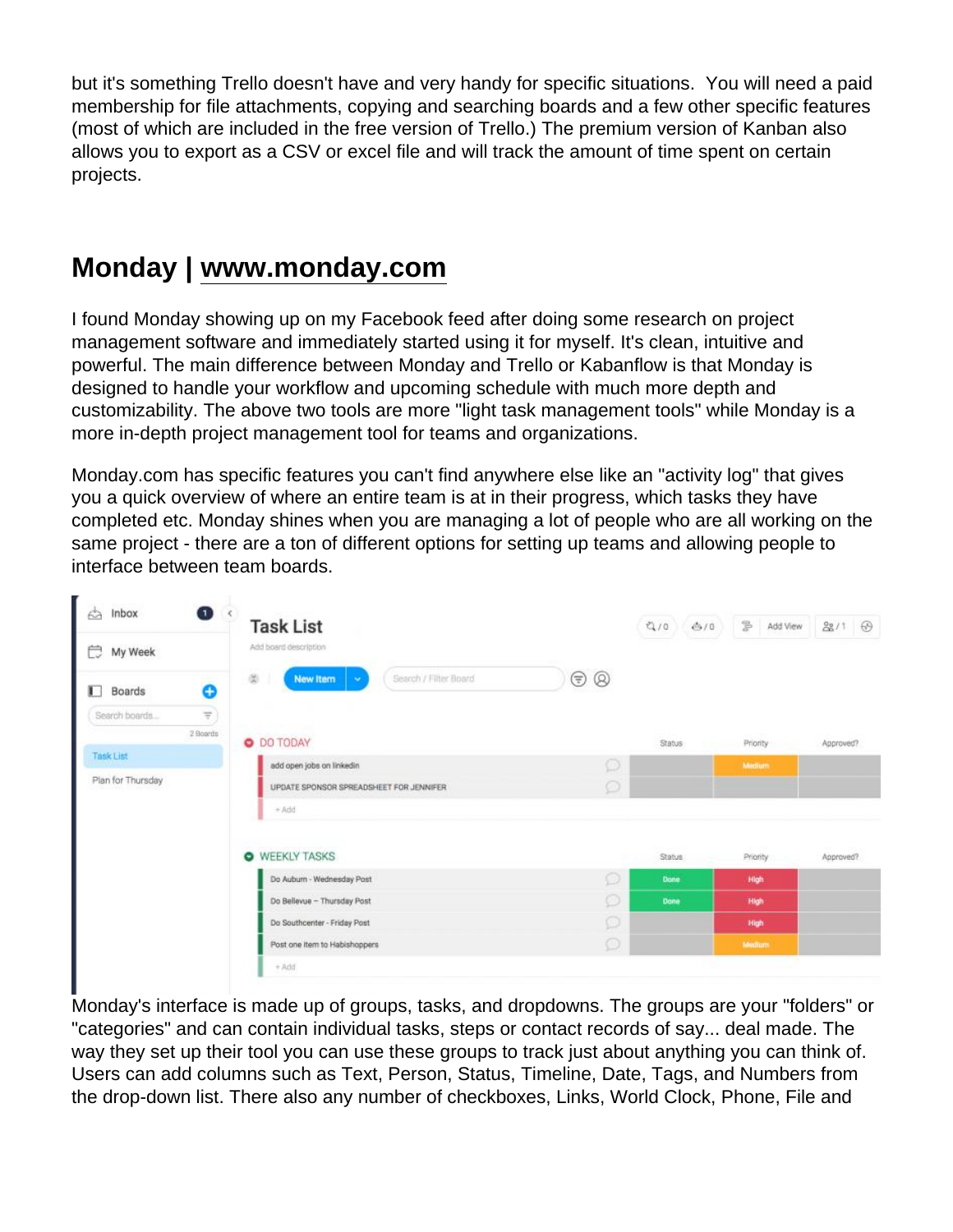Location columns among many, many others. When you want to start a new project board you can either make one from scratch or choose from over 70 different templates for different situations. For example, you might have a list of items that you need to organize by quality, so there will be a template that allows you to select how many "stars" a task has from a dropdown. If a template doesn't meet your needs simply create your own from scratch.

Pricing: For 2 users you can access the basic Monday features for \$17 a month. The pricing is based on the number of users so if you have a lot of users things can get quite expensive. With the most basic plan you just have access to your list and board view and the basic features that go along with that. Bumping up the Standard version (for \$26 a month for 2 users) you get increased file storage, access to timeline and calendar views, advanced search functions and the ability to customize forms. If you want to shell out the \$39 a month for the Pro version you have some more auditing and user permission options, more integrations and one on one trailing and a dedicated success manager.

#### Asana | [www.asana.com](http://www.asana.com)

Asana is a very similar piece of software to Monday. In fact, the two tools are almost functionally identical (making them a bit hard to review.) You will start things off with either a board or in list mode. The board mode is a clear redesign of the Trello board view, and I don't think that is a coincidence. So anything you could have done in Trello (or KabanFlow) you can also do here. Of course, Trello is free and Asana is fairly pricy so if simply using the basic features of board mode is all your after I would just get Trello or KabanFlow instead.)

Like Monday.com, Asana has several templates that can help you get up and running quickly. If you have a specific need, chances are there is a template that will suit your purposes. Of course, if the templates DON'T meet your needs you can always create your own custom boards. Asana's column options are as basic as "text, numbers, and dropdown" whereas Monday.com